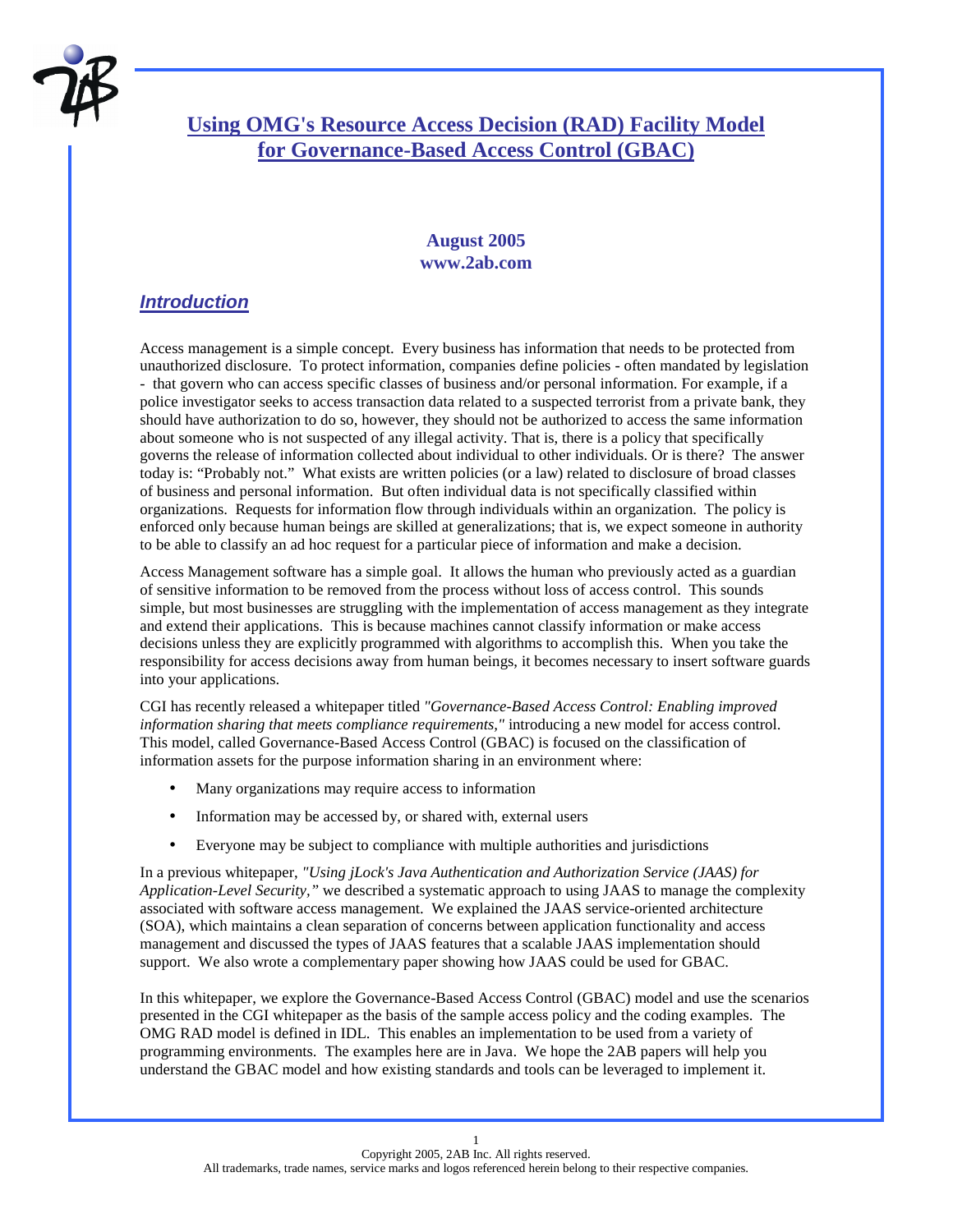

### *What is the Resource Access Decision Facility?*

The OMG's Resource Access Decision (RAD) facility provides for the de-coupling of authorization logic from application logic, allowing applications with such requirements to be independent from a particular access control policy. RAD provides a number of key design features that will be discussed in this paper. It is important to understand that although the Resource Access Decision facility was initially based on the  $CORBA<sup>®</sup>$  platform, the model and design approach can be successfully used in any distributed computing environments. 2AB's iLock Security Services product suite leverages this model for fine-grain access control within JAVA and J2EE (jLock), Web Services (webLock) and CORBA (orbLock) application environments.

The RAD design extends the underlying security infrastructure that provides authentication of users and provides the ability of an application to protect any resources stewarded by application logic. It supports the naming of resources and the definition of patterns for resource names in a standardized format to facilitate management of fine-grain access control policy at the level of granularity required by an application end-user community. It also allows the definition of arbitrary operations on these resources and the independent protection of those operations. The RAD framework was designed to accommodate environments where multiple policies govern access to a resource (such as an administrative policy and a legal policy). In such environments, it is necessary to understand how to combine policies to make access decisions. This feature is also part of the RAD "plug-in" architecture. The framework also provides administrative interfaces that allow access control policy engines to be "plugged in," thus accommodating integration of existing policy engines and/or user-written policy evaluators. A "plug-in" can provide dynamic security attribution to support policy that is based on transient relationships. A typical example of a dynamic attribute is "primary care physician"; a security attribute that is based on the relationship between a physician and the person for which clinical information is requested at a point in time. This "plug-in" framework approach enables elaborate and consistent access control policies across heterogeneous software components. The RAD model addresses many of the issues faced by organizations that are seeking to implement application security.

Application security must address any security-related requirements not provided by the runtime security infrastructure. In the area of access management, any requirement to restrict a) the usage of application features or b) access to business and personal information is part of "application security." Often these restrictions on access to sensitive information are based on legislation. For this reason, the Governance-Based Access Control Model is being progressed as a means to classify information for the purpose of assigning access policy. The CGI whitepaper "Governance-Based Access Control (GBAC)" provides an excellent overview of this model and is the basis of the examples in this whitepaper.

There are overviews of the Resource Access Decision facility available on the OMG Web site (www.omg.org), as well as whitepapers available from 2AB. For that reason, we will assume the reader has some familiarity with the RAD model, and we will focus on how the RAD model can be leveraged to provide the fine-grain access control requirements of "application security" in an environment that uses the Governance-Based Access Control (GBAC) model.

The Resource Access Decision facility and the underlying security infrastructure used for authentication are loosely coupled. For this reason, the application (or product provided to the application) must be able to extract authenticated credentials (security attributes) from the security service and format them as an OMG Security::AttributeList. Vendors, such as 2AB, provide such translation tools; the most common being credentials acquired via login() or the extraction and transformation of credentials carried by digital certificates.

This paper will focus on how a Java developer uses a commercial implementation of the OMG RAD model in conjunction with the GBAC model. We will show how the RAD model can be used to support the context-sensitive policy requirements of GBAC. We will also explore how user identity and access policies are managed using iLock Security Center administrative tools. We will outline the steps you need to take to use iLock with the GBAC model.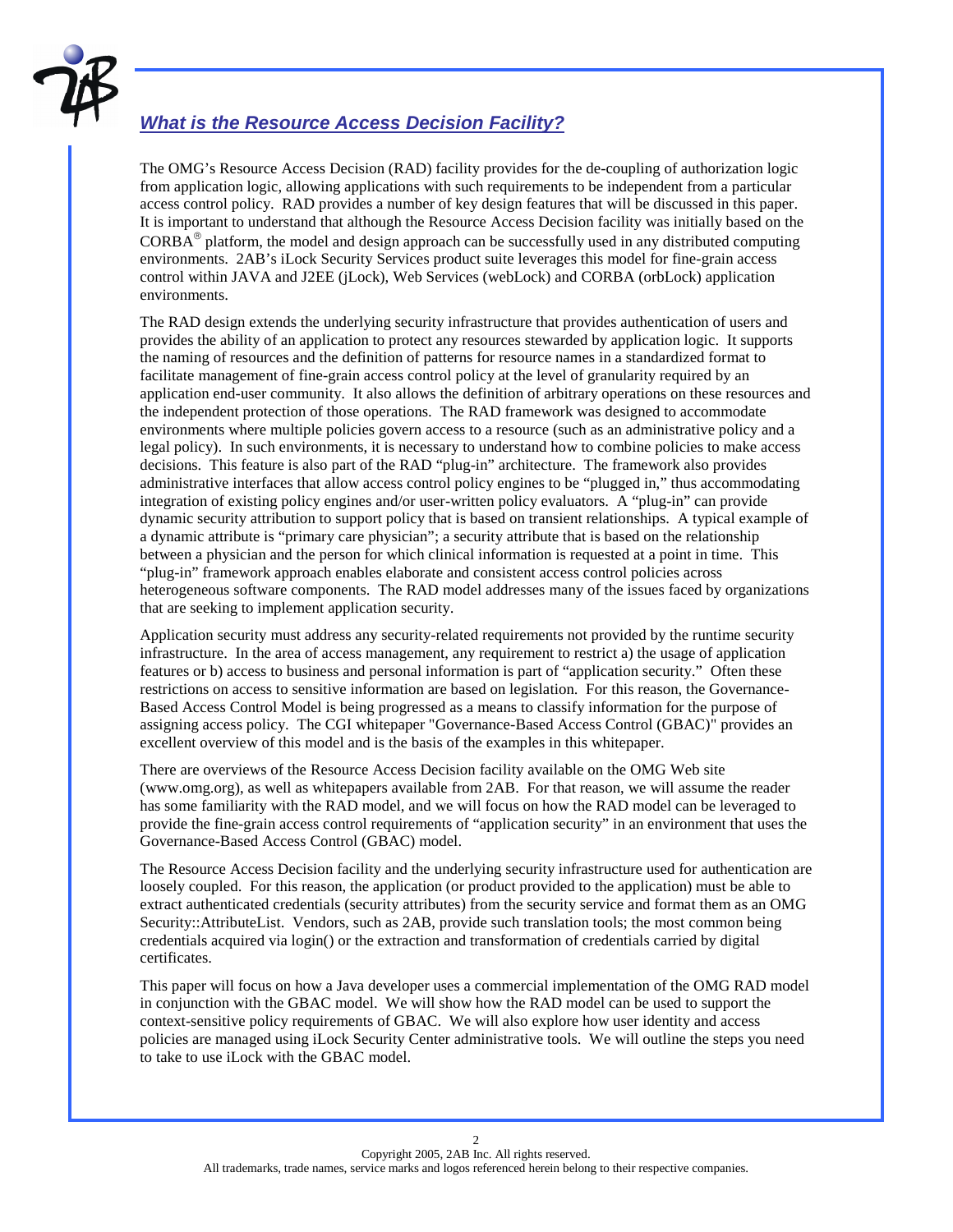

## *Classification of Information*

Each classification of information is mapped to an OMG Resource Name - as defined in the OMG Resource Access Decision (RAD) facility specification. For this reason, they show up as "RAD Resources" or simply "Resources" in the iLock administrative tool. Using this specification allows you to leverage a "NamingAuthority" for each group of resources. For example:

| <b>Resource Name Editor</b> |                               |   |
|-----------------------------|-------------------------------|---|
| Naming Authority:           | FederalPoliceAgency           |   |
| Name.                       | Value                         |   |
| Type                        | InvestigativeData             | ᄉ |
| Jurisdiction                | Federal                       |   |
| CollectionAuthority         | FederalPoliceAct              |   |
| CollectionReason            | Money-laundering hvestigation |   |
| SecurityDesignation         | ProtectedB                    |   |
| DisclosureAuthority         | FederalPrivacyAct             |   |
| DispositionAuthority        | NationalArchivesAct           |   |
|                             |                               | ◡ |
|                             | Cancel                        |   |

**Note:** RAD resource names are structural. This structure maps neatly to the GBAC classifications as it supports the ability to assign attributes for information classifications that are intuitive, visible in the names and can be mapped easily to an XML schema. A RAD resource is defined for each GBAC classification as shown in Table 1 of the GBAC Whitepaper.

This iLock user interface supports the OMG RAD concepts, which includes structural naming.

**Defining a GBAC Classification as a RAD Resource** 

| Security Center Administration Tool                                                           |                                                                                                                                                                                                                                                                            | File Policy Grou Users/Attribu Basic Resour JAAS Resour Web Resour RAD Resour CORBA Operat Preferenc Help                                                                                                                                                                                                                                             |
|-----------------------------------------------------------------------------------------------|----------------------------------------------------------------------------------------------------------------------------------------------------------------------------------------------------------------------------------------------------------------------------|-------------------------------------------------------------------------------------------------------------------------------------------------------------------------------------------------------------------------------------------------------------------------------------------------------------------------------------------------------|
| $\equiv$<br>Resources<br>□ FederalPoliceAgency<br>PrivateSectorFinancialInstitution<br>н<br>Ш | □ FederalFinancialReporting&AnalysisCentre<br>Type = IntelligenceData / Jurisdiction<br>$Type = IntelligenceData / Jurisdiction$<br>$Type = InvestigativeData / Jurisdiction$<br>$Type = InvestigativeData / Jurisdiction$<br>Type = TransactionData $\beta$ durisdiction. | RAD Resource<br>Naming Authority: FederalPoliceAgency<br>Components:<br>Type = InvestigativeData<br>Jurisdiction = Federal<br>CollectionAuthority = FederalPoliceAct<br>CollectionReason = Money-launderingInvestigation<br>SecurityDesignation = ProtectedB<br>DisclosureAuthority = FederalPrivacyAct<br>DispositionAuthority = NationalArchivesAct |
| Web Resources<br>CORBA Operations                                                             | RAD Resources<br>Policy Groups                                                                                                                                                                                                                                             | $\left\langle \right\rangle$<br><b>TIII</b>                                                                                                                                                                                                                                                                                                           |
|                                                                                               | Users/Attributes                                                                                                                                                                                                                                                           |                                                                                                                                                                                                                                                                                                                                                       |
| Basic Resources                                                                               | <b>JAAS Resources</b>                                                                                                                                                                                                                                                      | Connected: Instance = cgi,<br>Logged In: true                                                                                                                                                                                                                                                                                                         |

#### **Viewing the GBAC Classifications as RAD Resources**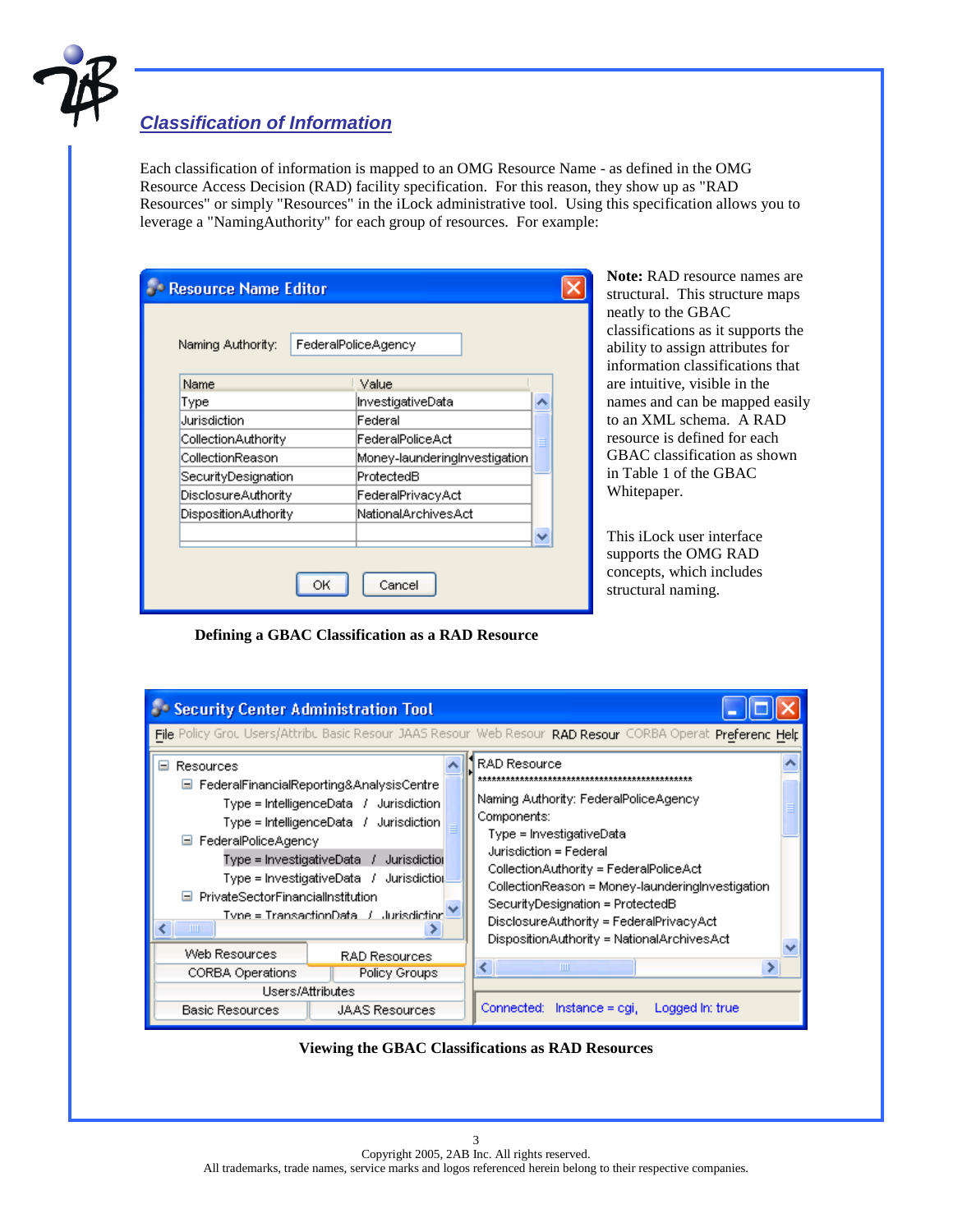

### *Classification of people who may be required to access information*

The classification of people in GBAC is based on roles. In the OMG's Resource Access Decision (RAD) facility, a role is a type of security attribute that may be assigned to users.

| <b>New Defining Authority</b>                   |  |
|-------------------------------------------------|--|
| Defining Authority Name:<br>2ab<br>Cancel<br>ОК |  |

The OMG's Resource Access Decision facility uses a structural representation for security attributes. This structure includes a field called a **Defining Authority Name**. You have the option of creating unique names (Defining Authorities) for the different agencies that will access information classified in the GBAC model. This would allow security attributes (Access IDs, Groups and Roles) to be scoped to the organization that defines them. If you choose to do this, you should

be aware that "roles" with the same name created under two different Defining Authorities are distinct security attributes, and the appropriately scoped role must be utilized in the access policy. This scoping of names would, of course, be useful if different agencies used the same role name but with different expectations regarding the access it would enable. For this example, we will keep it simple and use the default Defining Authority of "2ab" for all security attributes.

Here we see how GBAC concepts map to the OMG RAD specification concepts.

| <b>New Role</b> |                    |
|-----------------|--------------------|
|                 | Role Name:         |
|                 | Policelnvestigator |
|                 | Cancel<br>ОК       |

After defining authorities are created, roles are defined under them. By selecting and right-clicking "Role" under the 2ab defining authority, the **New Role** dialog box will allow you to type in a Role Name. Groups can be defined in a similar manner. These Security Attributes will be used in the GBAC rules created for each class of information.

Of course, you will also need to define Users. The iLock Security Center Administration tool allows you to create users and assign passwords. Password format requirements can be set using the **Preferences** menu.

| <b>Solution</b> Editor |              |
|------------------------|--------------|
| <b>First Name</b>      | Mary         |
| Middle Name/Initial    |              |
| Last Name              | Jones        |
| User ID Value          | mjones       |
| <b>User Domain</b>     |              |
|                        | Cancel<br>ОК |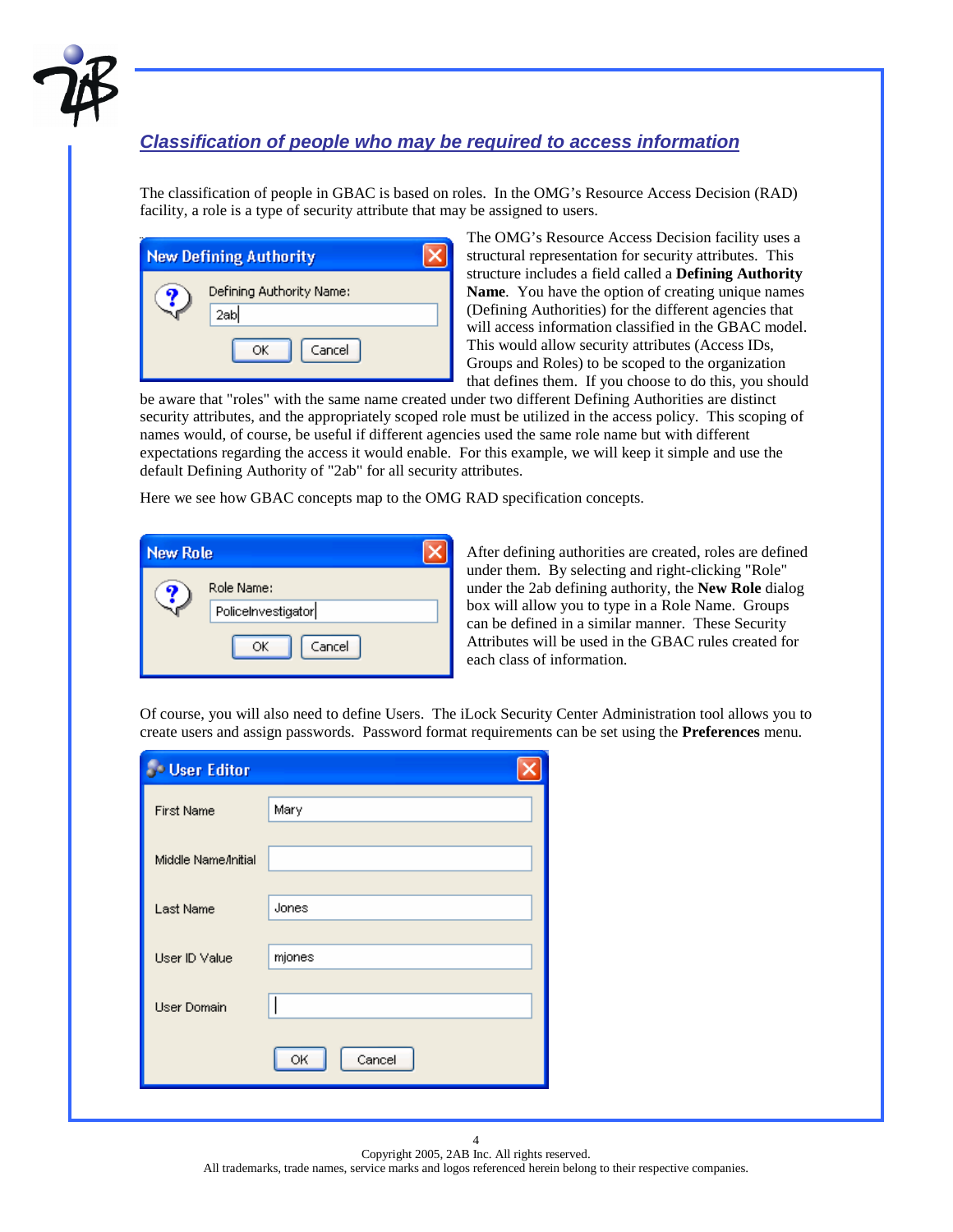

**The Users/Attributes screen after users, groups and roles have been created.** 

We assign GBAC roles as follows: John Davis is a Compliance Officer, Mary Jones is an Intelligence Analyst and James Howard is a Police Investigator.



**James Howard has the Role PoliceInvestigator and is in the Group FederalPoliceAgency**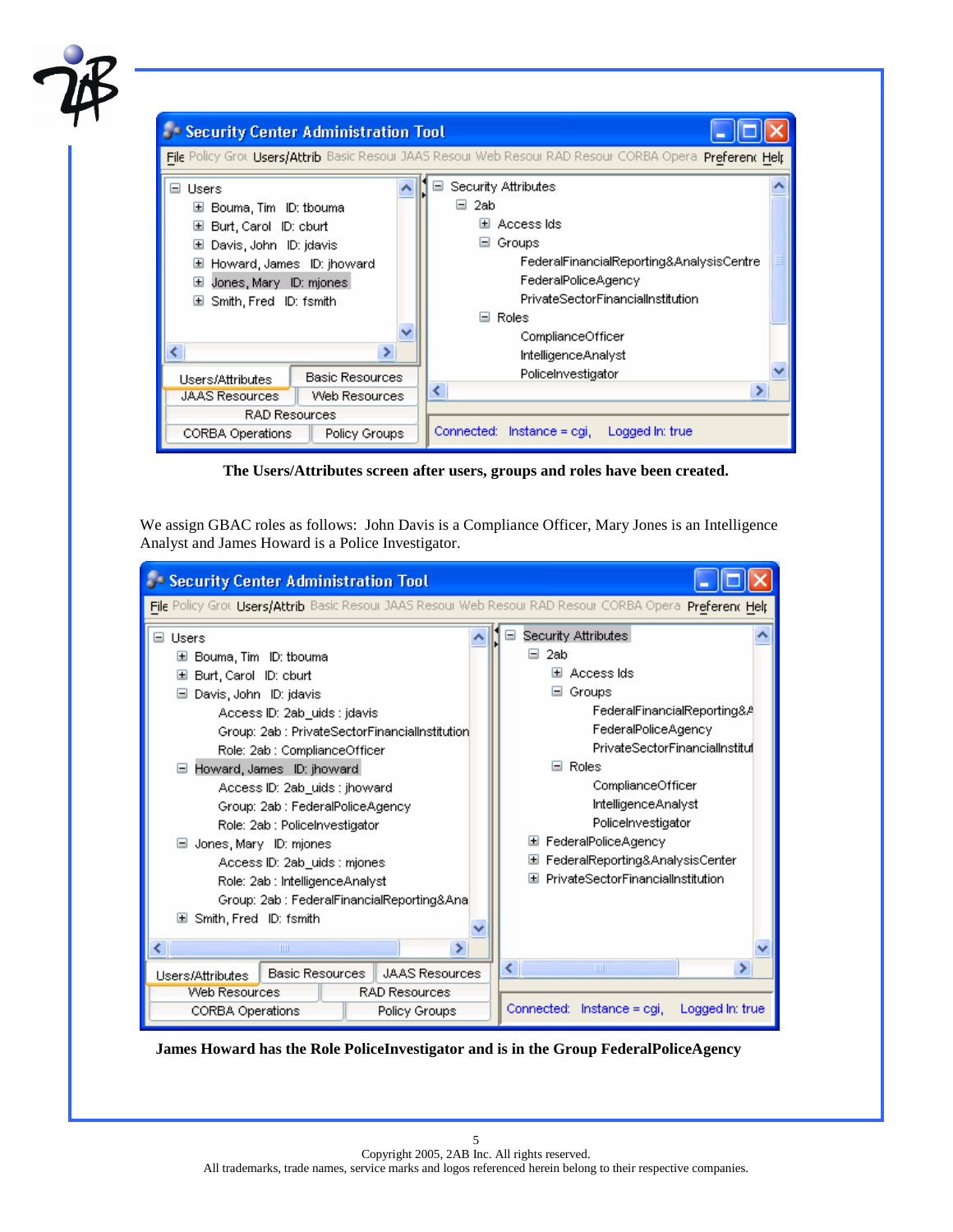

# *Definition of GBAC Rules for Information Access*

Access Control rules are defined in GBAC based upon the roles of individuals and context information related to the information. The rules we define below are outlined in Table 2 of the GBAC whitepaper.

By returning to the RAD Resource tab, selecting a RAD Resource (these are the GBAC classifications) and right-clicking, you can bring up the **Policy Editor** dialog and create one or more "rules" as shown below.

| Operations<br>$\equiv$ access  |               | Rule  <br>Time Constraints Entitlement Rules                                                                     |                                                                                                                                          |
|--------------------------------|---------------|------------------------------------------------------------------------------------------------------------------|------------------------------------------------------------------------------------------------------------------------------------------|
| Rule 1<br>$\equiv$ update<br>K | $\rightarrow$ | -Type <sup>-</sup><br>Required Attributes<br>Any Matching Attributes<br>O Deny Attributes<br>Anybody<br>O Nobody | Security Attributes<br>Attributes<br>ы<br>Access ID's<br>Groups<br>Roles<br>$\left\langle \right\rangle$<br>$\rightarrow$<br><b>TIII</b> |

To create Rule 1, as defined in Table 2 of the GBAC whitepaper, right-click on the Roles under Security Attributes and select the correct role for the Rule.

Note that the role is structural in the OMG specification. Drop down boxes allow you to select from previously defined roles.

| Add Security Attribute for Roles          |                    |  |  |  |
|-------------------------------------------|--------------------|--|--|--|
|                                           |                    |  |  |  |
| Defining Authority                        | 2ab                |  |  |  |
| Value                                     | Policelnvestigator |  |  |  |
|                                           |                    |  |  |  |
| ОК                                        | Cancel<br>New      |  |  |  |
| Select the correct Role for the GBAC rule |                    |  |  |  |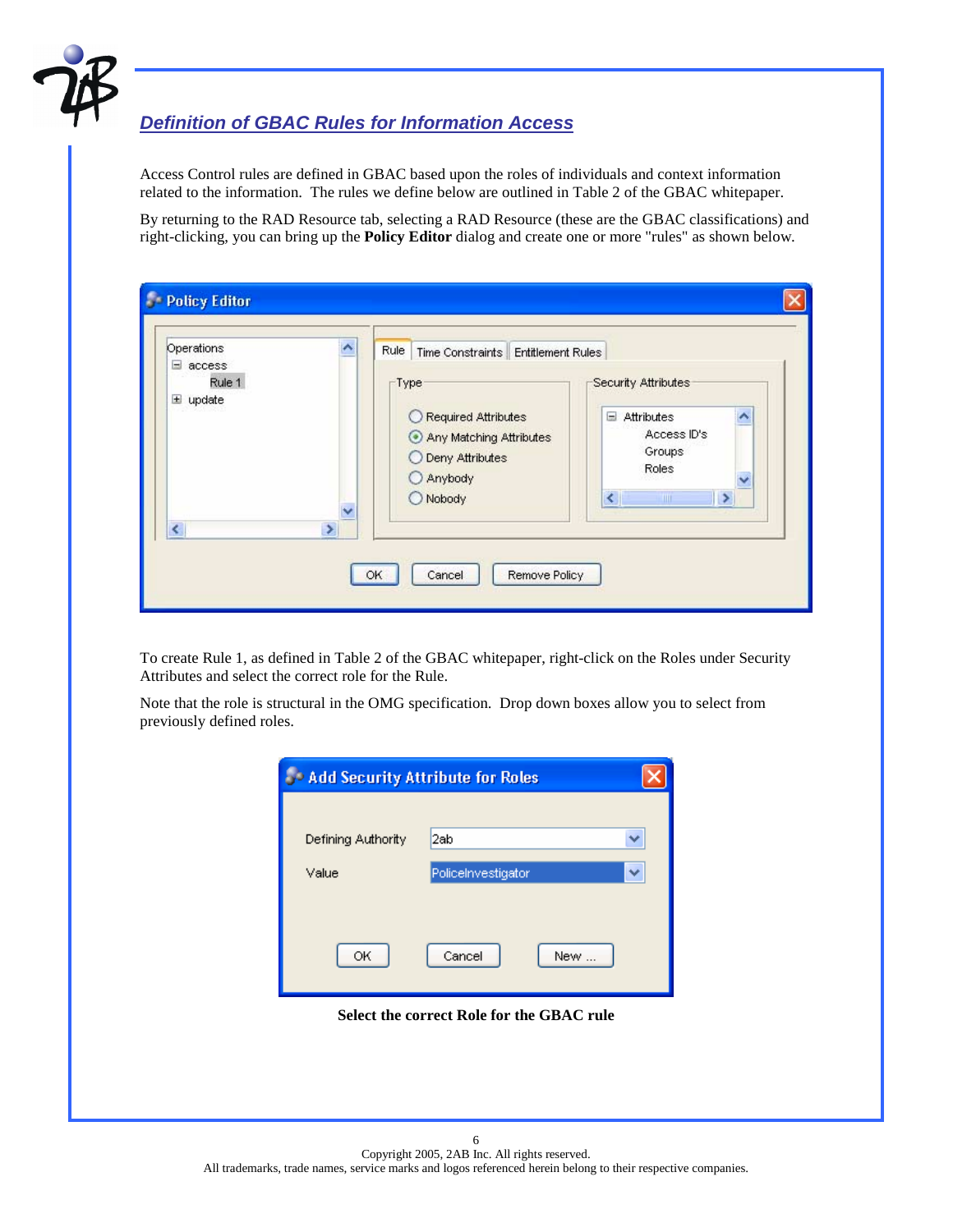

Next, we select the **Entitlements Rules** tab and enter the "additional criteria" from the rule as shown below.

| Operations<br>$\equiv$ access |   |      | Rule   Time Constraints |       | <b>Entitlement Rules</b> |              |                    |
|-------------------------------|---|------|-------------------------|-------|--------------------------|--------------|--------------------|
| Rule 1                        | Ξ | Name |                         | Value | Value Type               | Relationship |                    |
| $\equiv$ update               |   |      | SubjectName John Doe    |       | String                   | Equal        | $\hat{\mathbf{r}}$ |
| Rule 1                        | V |      |                         |       |                          |              | v                  |
| $\overline{\textbf{C}}$       | ⋗ |      |                         |       |                          |              |                    |

This completes the creation of Rule 1 from the GBAC white paper. The final rule is shown in the rightmost panel below:

| Security Center Administration Tool                                                                                                                                                                                                                                                                                                            |                                                                                                                                                                                                                                                                                                                                                                                                                                                                                                                                                                                                                                                                                                                                                                      |  |  |  |
|------------------------------------------------------------------------------------------------------------------------------------------------------------------------------------------------------------------------------------------------------------------------------------------------------------------------------------------------|----------------------------------------------------------------------------------------------------------------------------------------------------------------------------------------------------------------------------------------------------------------------------------------------------------------------------------------------------------------------------------------------------------------------------------------------------------------------------------------------------------------------------------------------------------------------------------------------------------------------------------------------------------------------------------------------------------------------------------------------------------------------|--|--|--|
| File Policy Grou Users/Attribu Basic Resour JAAS Resour Web Resour RAD Resour CORBA Operat Preferenc Help                                                                                                                                                                                                                                      |                                                                                                                                                                                                                                                                                                                                                                                                                                                                                                                                                                                                                                                                                                                                                                      |  |  |  |
| $\boxdot$ Resources<br>E FederalFinancialReporting&Analys<br>Type = IntelligenceData $\neq$ Jur<br>Type = IntelligenceData $\neq$ Juri<br>□ FederalPoliceAgency<br>Type = InvestigativeData $\pm$ Ji<br>Type = InvestigativeData / Ji<br>□ PrivateSectorFinancialInstitution<br>$Type = TransactionData / JJ$<br>$Type = TransactionData / Ju$ | RAD Resource<br>Naming Authority: FederalFinancialReporting&AnalysisCentre<br>Components:<br>Type = IntelligenceData<br>Jurisdiction = Federal<br>CollectionAuthority = ProceedsofCrime&TerroristFinancingAct<br>CollectionReason = SuspiciousFinancialTransaction<br>SecurityDesignation = ProtectedB<br>DisclosureAuthority = PrivacyAct<br>DispositionAuthority = NationalArchivesAct<br>SECURITY POLICIES:<br>RESOURCE POLICY:<br>Operation: access<br>Rule Type: Any Matching Attributes<br>Rule #1<br>Role: Defining Authority = 2ab Value = Policelnvestigator<br>Role: Defining Authority = 2ab Value = IntelligenceAnalyst<br>EntitlementRule #1:<br>Name: SubjectName<br>Value: John Doe<br>Value Type: String<br>Relationship: Equal<br>Operation: update |  |  |  |
| ×<br>TIII                                                                                                                                                                                                                                                                                                                                      | Rule #1<br>Rule Type: Any Matching Attributes                                                                                                                                                                                                                                                                                                                                                                                                                                                                                                                                                                                                                                                                                                                        |  |  |  |
| Web Resources<br><b>RAD Resources</b><br>CORBA Operations<br><b>Policy Groups</b>                                                                                                                                                                                                                                                              | Role: Defining Authority = 2ab Value = IntelligenceAnalyst<br>$\left\langle \right\rangle$<br>Ш                                                                                                                                                                                                                                                                                                                                                                                                                                                                                                                                                                                                                                                                      |  |  |  |
| Users/Attributes<br><b>Basic Resources</b>                                                                                                                                                                                                                                                                                                     |                                                                                                                                                                                                                                                                                                                                                                                                                                                                                                                                                                                                                                                                                                                                                                      |  |  |  |
| <b>JAAS Resources</b>                                                                                                                                                                                                                                                                                                                          | Connected: Instance = cgi, Logged In: true                                                                                                                                                                                                                                                                                                                                                                                                                                                                                                                                                                                                                                                                                                                           |  |  |  |

Copyright 2005, 2AB Inc. All rights reserved. All trademarks, trade names, service marks and logos referenced herein belong to their respective companies.

7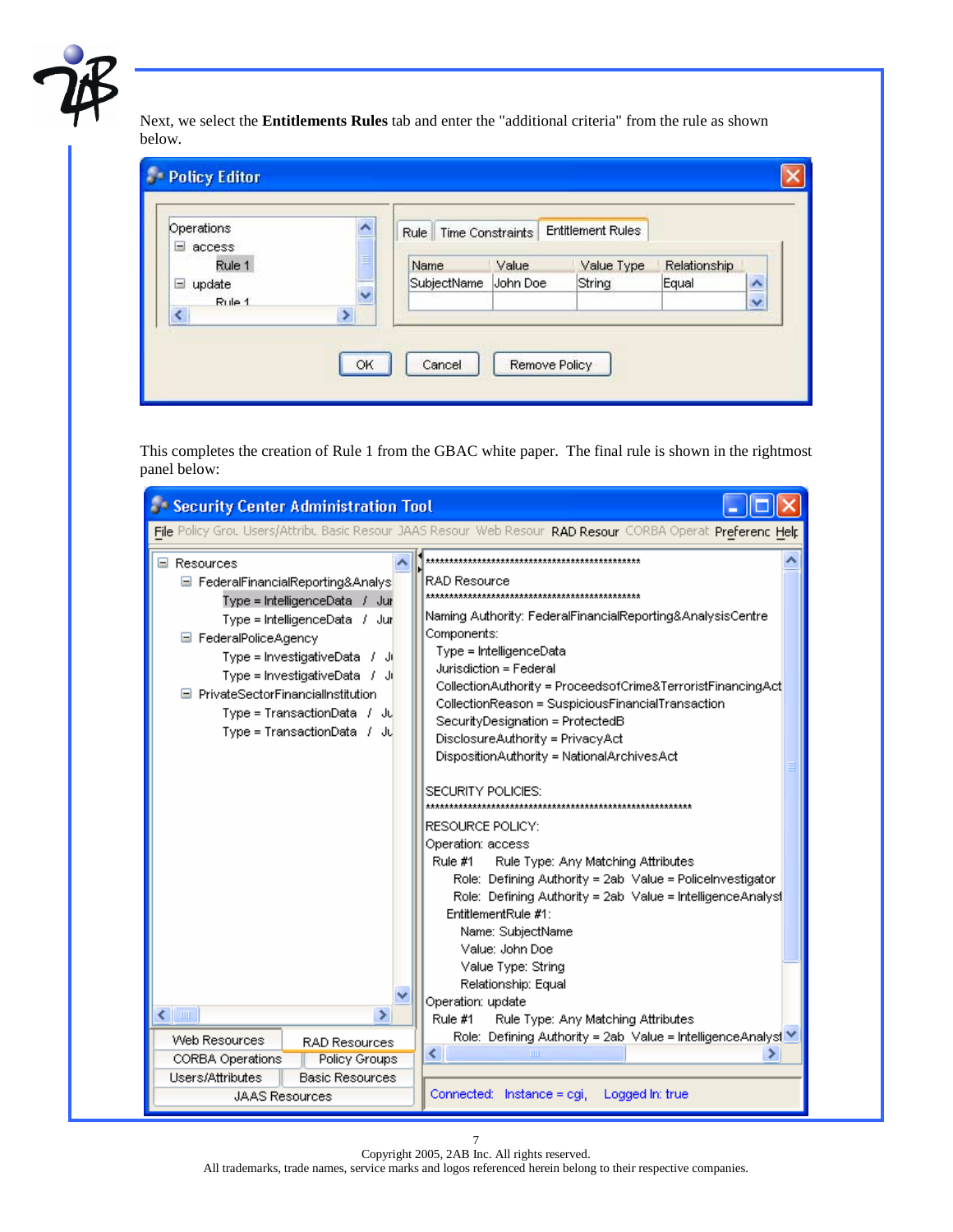

The policy states:

l.

Anyone who has been assigned the role "PoliceInvestigator" or "IntelligenceAnalyst" as defined by "2ab" is allowed access (to the named resource) with the constraint that the "SubjectName" (which is of datatype String) is Equal to "John Doe."

Below is the example of another GBAC rule defined in iLock. The rule is stated as:

Anyone who has been assigned the role "IntelligenceAnalyst" or "PoliceInvestigator" or "Compliance Officer" as defined by "2ab" is allowed access (to the named resource) with the constraint that the "TranType" (which is of datatype String) is Equal to "Cash" and the "Amount" (which is of datatype Decimal) is Greater Than 10000.

| Security Center Administration Tool                                                                                                                                                                                                                                                                                         |                                                                                                                                                                                                                                                                                                                                                                                                                                                                                                                                                                                                                                                                                                                                                                                                                                 |  |
|-----------------------------------------------------------------------------------------------------------------------------------------------------------------------------------------------------------------------------------------------------------------------------------------------------------------------------|---------------------------------------------------------------------------------------------------------------------------------------------------------------------------------------------------------------------------------------------------------------------------------------------------------------------------------------------------------------------------------------------------------------------------------------------------------------------------------------------------------------------------------------------------------------------------------------------------------------------------------------------------------------------------------------------------------------------------------------------------------------------------------------------------------------------------------|--|
|                                                                                                                                                                                                                                                                                                                             | File Policy Grou Users/Attribu Basic Resour JAAS Resour Web Resour RAD Resour CORBA Operat Preferenc Help                                                                                                                                                                                                                                                                                                                                                                                                                                                                                                                                                                                                                                                                                                                       |  |
| □ Resources<br>□ FederalFinancialReporting&Analys<br>Type = IntelligenceData / Jur<br>Type = IntelligenceData / Jur<br>□ FederalPoliceAgency<br>Type = InvestigativeData $\pm$ Ji<br>Type = InvestigativeData / Ji<br>□ PrivateSectorFinancialInstitution<br>Type = TransactionData = / -Jul<br>Type = TransactionData / Ju | RAD Resource<br>Naming Authority: PrivateSectorFinancialInstitution<br>Components:<br>Type = TransactionData<br>Jurisdiction = Federal<br>CollectionAuthority = ProceedsofCrime&TerroristAct<br>CollectionReason = SuspiciousDepositTransaction<br>SecurityDesignation = ClientConfidential<br>DisclosureAuthority = PIPEDA<br>DispositionAuthority = PIPEDA<br>SECURITY POLICIES:<br>RESOURCE POLICY:<br>Operation: access<br>Rule Type: Any Matching Attributes<br>Rule #1<br>Role: Defining Authority = 2ab Value = ComplianceOfficer<br>Role: Defining Authority = 2ab Value = IntelligenceAnalyst<br>Role: Defining Authority = 2ab Value = Policelnvestigator<br>EntitlementRule #1:<br>Name: TranType<br>Value: Cash<br>Value Type: String<br>Relationship: Equal<br>EntitlementRule #2:<br>Name: Amount<br>Value: 10000 |  |
| $\leftarrow$ $\blacksquare$<br>⋟                                                                                                                                                                                                                                                                                            | Value Type: Decimal<br>Relationship: Greater Than                                                                                                                                                                                                                                                                                                                                                                                                                                                                                                                                                                                                                                                                                                                                                                               |  |
| Web Resources<br>RAD Resources                                                                                                                                                                                                                                                                                              | ∢<br>ШI                                                                                                                                                                                                                                                                                                                                                                                                                                                                                                                                                                                                                                                                                                                                                                                                                         |  |
| CORBA Operations<br><b>Policy Groups</b>                                                                                                                                                                                                                                                                                    | >                                                                                                                                                                                                                                                                                                                                                                                                                                                                                                                                                                                                                                                                                                                                                                                                                               |  |
| Users/Attributes<br><b>Basic Resources</b><br><b>JAAS Resources</b>                                                                                                                                                                                                                                                         | Connected: Instance = cgi,<br>Logged In: true                                                                                                                                                                                                                                                                                                                                                                                                                                                                                                                                                                                                                                                                                                                                                                                   |  |

**Note that these policies are defined so that the local authority is always allowed access**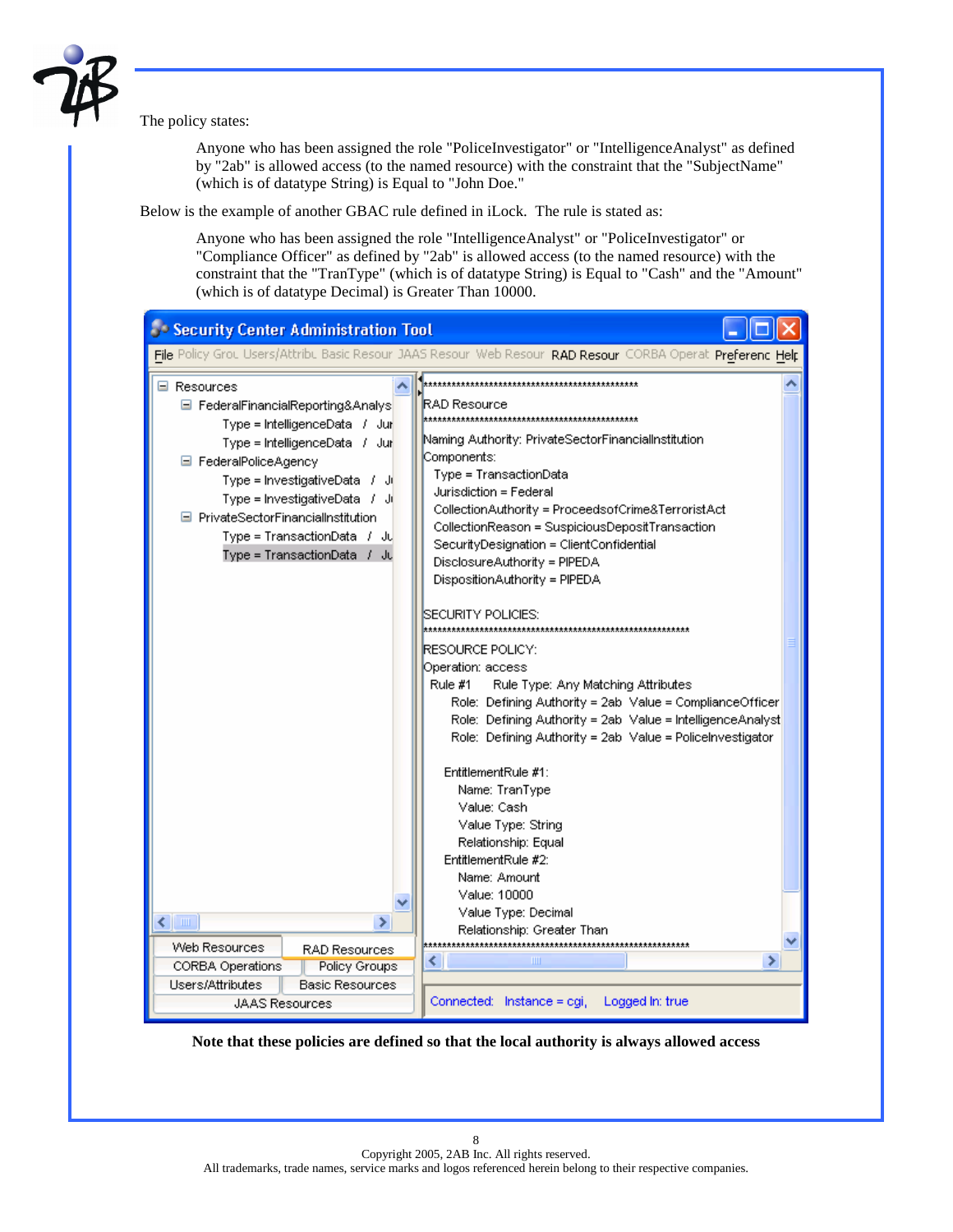

## *Using the Java iLock Authenticator as part of a GBAC solution*

Because the OMG RAD is an authorization service that is loosely coupled with the underlying authentication service, a variety of authentication APIs may be supported. Leveraging an architecture that supports 'plug-ins' for authentication ensures that applications can be independent of the underlying authentication mechanism. This has the advantage that new or revised authentication mechanisms can be plugged in without modifying the application code. That is, management of User IDs and Passwords (or other methods of authentication such as digital certificates) are removed from the application's concern. Since we are providing sample code in Java, we will leverage the dialog-based User ID and Password authenticator that is supplied with the jLock product and leverage the Java iLock Inteface (JII) API for authentication.

The first thing you need to do is specify the iLock security center you are using. This is done by initializing a LoginManager (and AccessManager) with properties that set the instance name of the Security Center repository that holds identity and policy information.

```
 try { 
     Properties props = new Properties(); 
     props.setProperty("jii.security.center.instance", "cgi"); 
    lm = new LoginManager(props); 
    am = new AccessManager(props); 
   } 
   catch (Exception e) { 
    System.out.println(e.toString()); 
    System.exit(1); 
 }
```
#### **Initializing the LoginManager and the AccessManager**

This is the Java code that prints "Hello iLock World" if user authentication succeeds. The method that your application needs to invoke to use a LoginManager that uses a dialog box authenticator is shown in **bold** font.

```
 try { 
    if (lm.loginFromDialog("") == true) { 
      System.out.println("\nHello iLock World!\n"); }
    else { 
      System.out.println("*** Login Failed ***"); 
    } 
   } catch (Exception e) { 
    System.out.println(e.toString()); 
    System.exit(1); 
   } 
 ……
```
#### **Authentication Code Sample**

That is all the code and configuration you need! At the point where the **lm.loginFromDialog("")** is called, the following dialog will appear.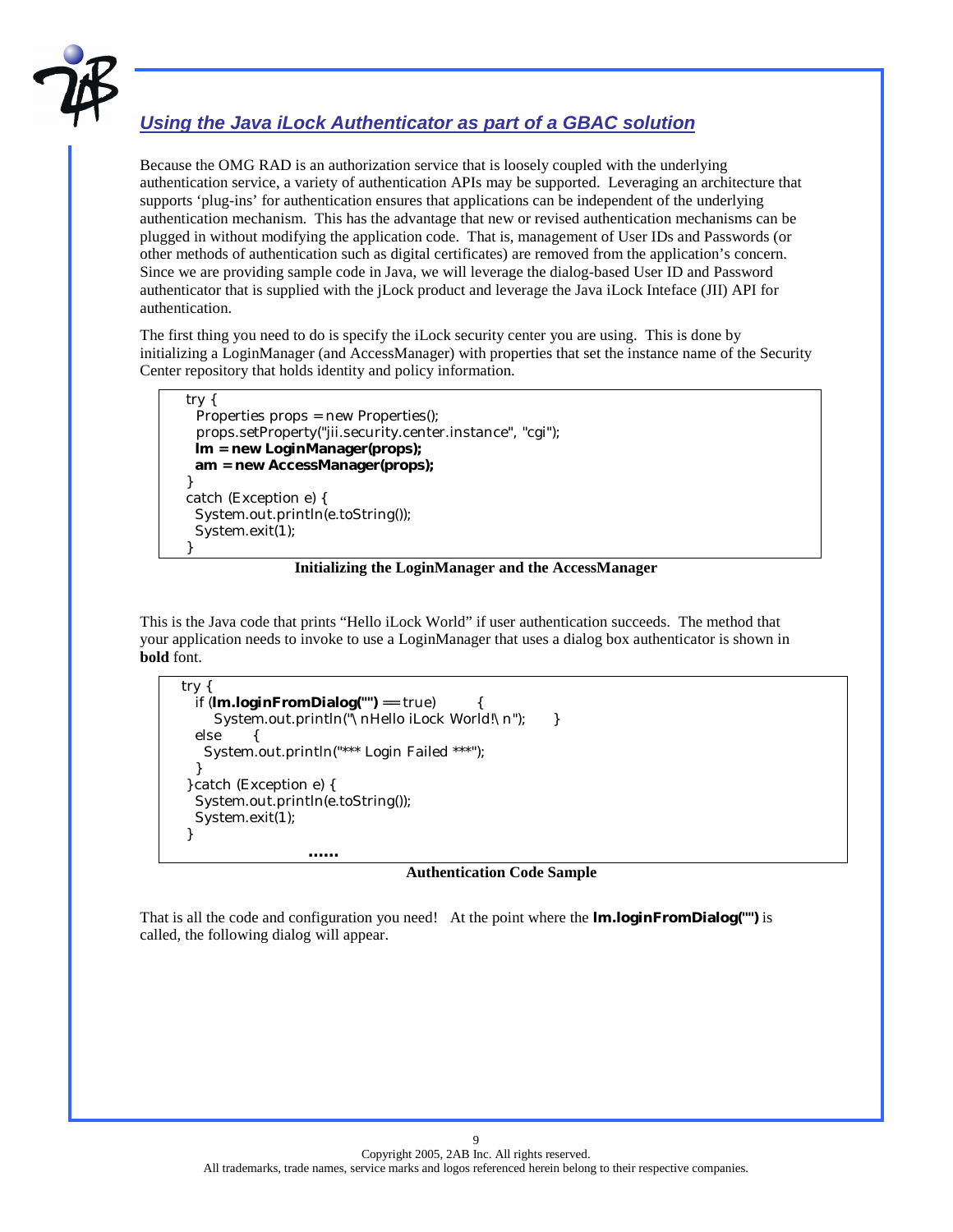| D/Password      |  |
|-----------------|--|
|                 |  |
| <b>User ID</b>  |  |
| mjones          |  |
| <b>Password</b> |  |
| ******          |  |
| OK<br>Cancel    |  |

Type in a User ID and Password as shown above and click **OK**. iLock will authenticate the user.

Assuming you typed a valid User ID and Password, the example program results will, as you might expect, look like the following:

| <b>EX iLockdemo</b>                         |  |
|---------------------------------------------|--|
| C:\iLock\demos\JII\CGI_GBAC_RADMode1>run -d |  |
| <b>*** Hello iLock World! ***</b>           |  |
|                                             |  |

**Authentication Succeeded** 

Of course, if you should fail to provide a valid User ID and/or Password, you will see this:



**Authentication Failed** 

The HelloiLock demo program has obviously written no code to manage Users and Passwords or to do the work required to authenticate the user (in this case verify the password). That is the great thing about the RAD architecture; just "plug in" iLock, and it securely manages all that for you! iLock also ensures that the password is never available in clear text. iLock securely stores and transmits password information even if you are not using an encrypted transport protocol.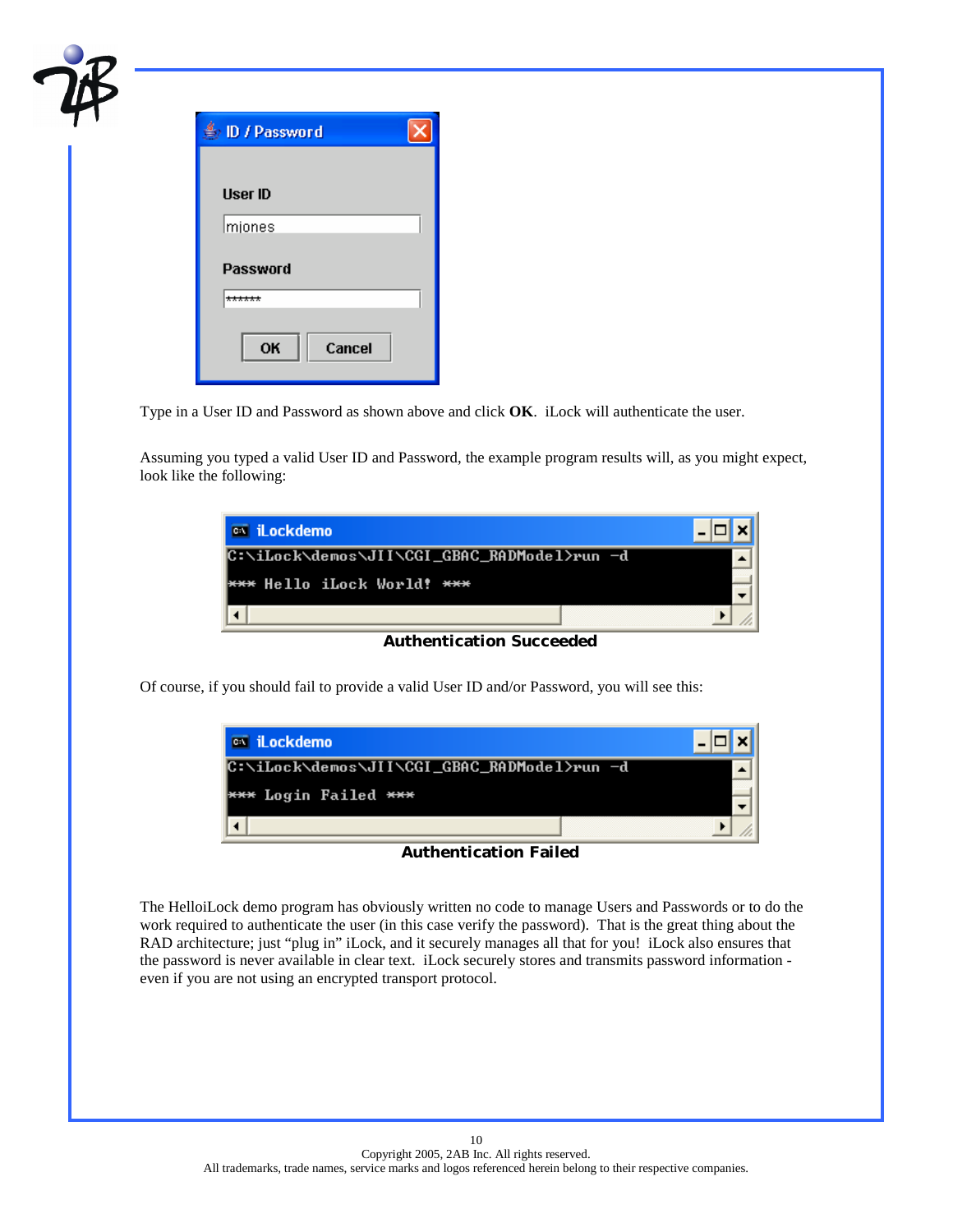

Now we are ready to explore authorization in the RAD model. To understand the RAD Authorization model, you must first understand a little more about what happens when you authenticate. When the user (*mjones* in the example above) was authenticated, an array of **SecAttributes** was created. These security attributes are defined by the OMG Security Service and utilized by the Resource Access Decision (RAD) facility in evaluating access policy. The security attributes are structural in form and there are three defined types. The types are **AccessId**, **Group** and **Role**. The "security attributes" or "credentials" are associated with the User at the time of authentication. During the authentication process, the jLock authenticator acquires the credentials from the security center and associates them with the user by creating the appropriate SecAttribute array. A user may always be able to prove their identity, but their credentials (i.e. SecAttributes) may change over time. For this reason, security access policy is defined in terms of the security attributes that are associated with the user at the time identity was authenticated. These are the fundamental building blocks of access policy. In the section above, you can see that the user, Mary Jones, has the following jLock security attributes. Note that these attributes are scoped by a "Defining Authority" that indicates the source of the attribute. In this case, we use 2ab as the Defining authority. It would be possible, however to define security attributes with differing defining authorities. This would be consistent with the GBAC model where they might be defined and used in policy by multiple legal entities.

- AccessId: 2ab\_uids: *mjones*
- Role: 2ab: *IntelligenceAnalyst*
- Group: 2ab: *FederalFinancialReporting&AnalysisCentre*

If you add the following code to the example, you can see that the LoginManager allows navigation to a SecurityAttribute [] that manages the set of SecurityAttributes.

```
…… 
  try { 
      SecurityAttribute [] attrs = lm.getSecurityAttributes(); 
     for (int i = 0; i < attrs.length; i++) {
               System.out.println ("attr" + attrs[i].toString()); 
 }
```
#### **Code to display the Security Attributes associated with the authenticated user**

Running with this code, you will see the output below following authentication:

```
EX iLockdemo
                                                                                                                                                                                 - 0
 ::\iLock\demos\JII\CGI_GBAC_RADMode1>run -d
 *** Hello iLock World! ***
                                                   AccessID Defining Authority: 2ab Value: AUTHENTICATED<br>AccessID Defining Authority: 2ab Value: PUBLIC<br>AccessID Defining Authority: 2ab Ualue: PUBLIC<br>Role Defining Authority: 2ab Value: IntelligenceAnalyst<br>Role Defining Auth
attr Attribute –<br>attr Attribute –<br>attr Attribute –<br>attr Attribute –<br>attr Attribute –
                                      Type:<br>Type:<br>Type:<br>Type:<br>Type:
                                                    Group Defining Authority: 2ab Ualue: FederalFinancialRepo
 ting&AnalysisCentre<sup>:</sup>
```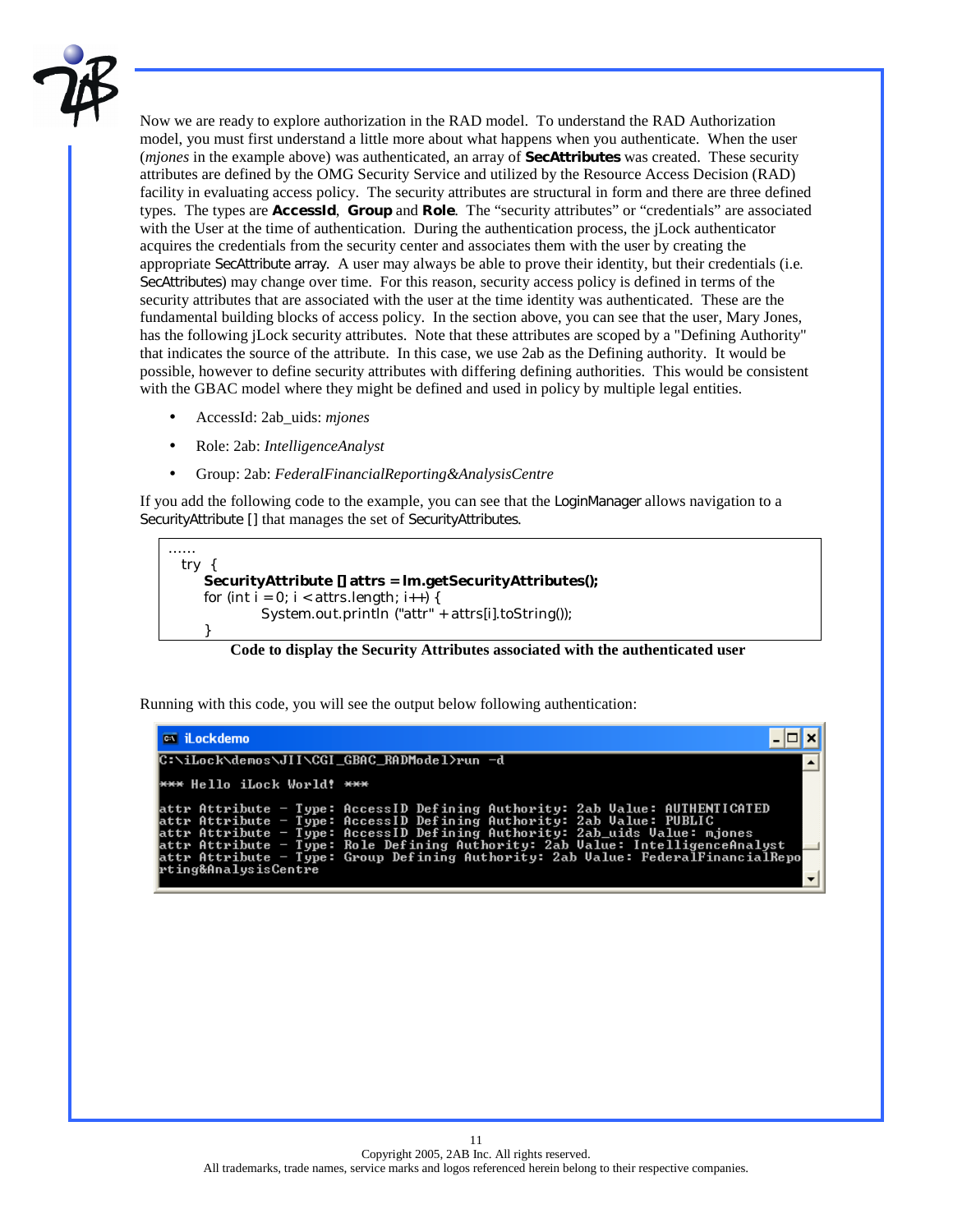

### *Using RAD Authorization for GBAC*

The OMG's Resource Access Decision (RAD) facility was designed to enable the support of complex policy models such as CGI's GBAC. Because Resource Names are structural, they map neatly to the concept of Information Classification as outlined in the GBAC whitepaper. We do not explore the capabilities in this demo, but there is also the ability to define resource classifications based on name patterns and assign policy to a group of resources (GBAC classifications) in this manner. Unfortunately, like GBAC, the complexity of the RAD model makes it more difficult to grasp the power of the concepts (and how they can be applied) with some analysis. Information classification is a major hurdle to the adoption of a model such as the OMG RAD for authorization. Assuming this classification has been done, application of RAD to GBAC is straight forward.

| ResourceComponent [] ic = new ResourceComponent [7];                                 |
|--------------------------------------------------------------------------------------|
| $ic[0]$ = new ResourceComponent("Type", "IntelligenceData");                         |
| $ic[1]$ = new ResourceComponent("Jurisdiction", "Federal");                          |
| $ic[2]$ = new ResourceComponent("CollectionAuthority",                               |
| "ProceedsofCrime&TerroristFinancingAct");                                            |
| ic[3] = new ResourceComponent("CollectionReason", "SuspiciousFinancialTransaction"); |
| ic[4] = new ResourceComponent("SecurityDesignation", "ProtectedB");                  |
| $ic[5]$ = new ResourceComponent("DisclosureAuthority", "PrivacyAct");                |
| $ic[6]$ = new ResourceComponent("DispositionAuthority", "NationalArchivesAct");      |
| gbac_class = new RadResource("FederalFinancialReporting&AnalysisCentre", ic);        |
|                                                                                      |
| EntitlementData ed = new EntitlementData[1];                                         |
| ed[0] = new EntitlementData("SubjectName", "John Doe");                              |
|                                                                                      |
| if $(am.accessAllowed(gbac_class, "access", attrs, ed))$ {                           |
| System.out.println(" Granted access to $\pi$ " + gbac_class.toString() + "\n");      |
| $\}$ else $\{$                                                                       |
| System.out.println(" Denied access to $\ln$ " + gbac_class.toString() + "\n ");      |
|                                                                                      |

#### **Code to protect access to the "IntelligenceDataProtectedB" information**

It is that simple to add GBAC authorization to your application. We have provided demonstration programs that you can run to see how this works. The demonstration programs request access to all of the GBAC resource classifications named in the GBAC whitepaper. The sample code sets the subject name as John Doe, the transaction type to cash and the amount to \$12,000. Of course, you are free to use the samples as patterns for your own development.

When you run the demonstration program and authenticate using *mjones* as the User ID, you will see the following dialog showing the resources that Mary Jones, an IntelligenceAnalyst is allowed to access.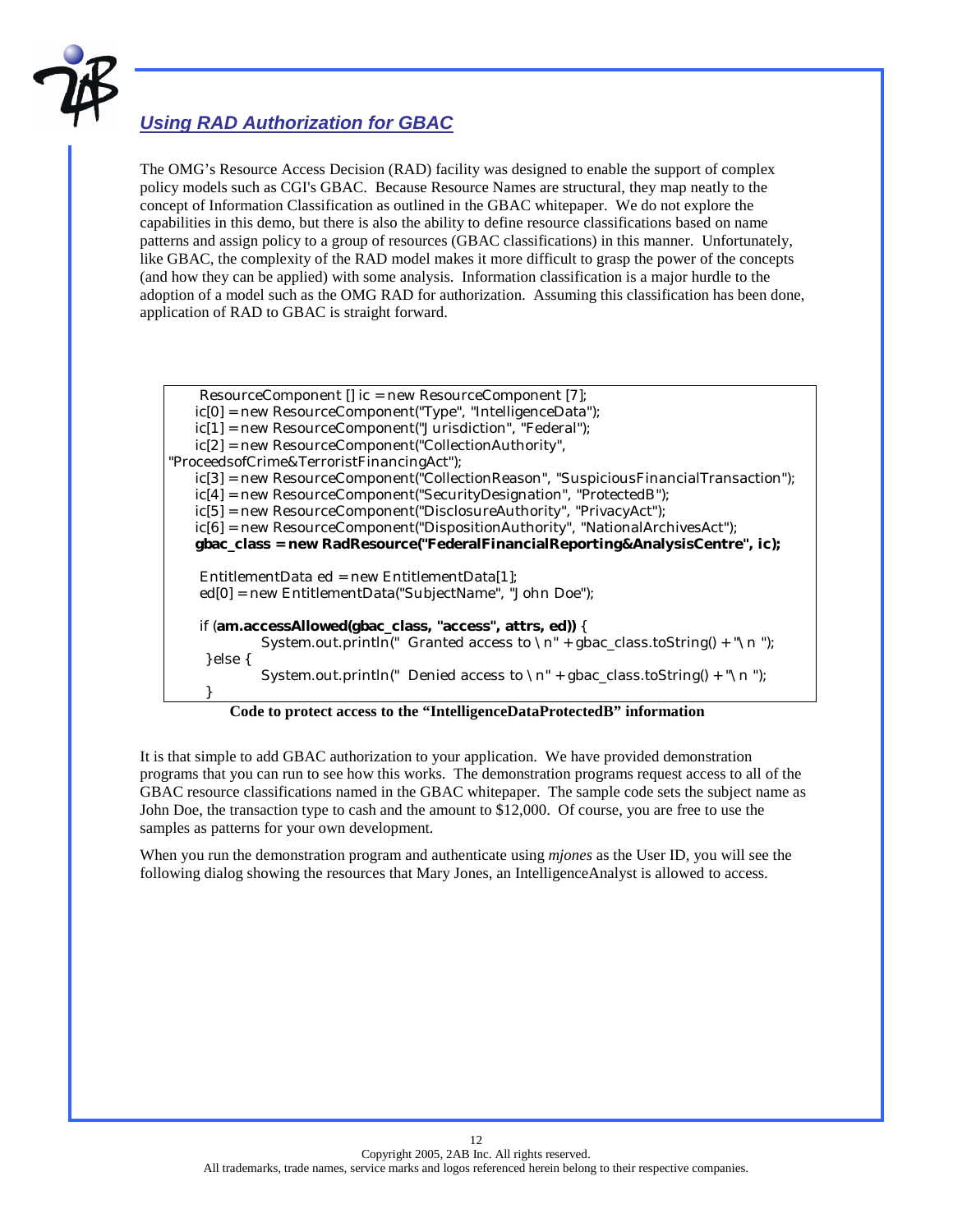

| <b>EX iLockdemo</b><br>- 0 ×                                                                                                                                                                                                                                                                                                                                                                                                      |
|-----------------------------------------------------------------------------------------------------------------------------------------------------------------------------------------------------------------------------------------------------------------------------------------------------------------------------------------------------------------------------------------------------------------------------------|
| C:\iLock\demos\JII\CGI_GBAC_RADMode1>run -d                                                                                                                                                                                                                                                                                                                                                                                       |
| <b>*** Hello iLock World!</b> ***                                                                                                                                                                                                                                                                                                                                                                                                 |
| attr Attribute - Type: AccessID Defining Authority: 2ab Value: AUTHENTICATED<br>attr Attribute - Type: AccessID Defining Authority: 2ab Ualue: PUBLIC<br>attr Attribute - Type: AccessID Defining Authority: 2ab_uids Value: mjones<br>attr Attribute - Type: Role Defining Authority: 2ab Value: IntelligenceAnalyst<br>attr Attribute - Type: Group Defining Authority: 2ab Value: FederalFinancialRepo<br>rting&AnalysisCentre |
| Checking permission to access GBAC classified Information                                                                                                                                                                                                                                                                                                                                                                         |
| Granted access to<br>Naming Authority: FederalFinancialReporting&AnalysisCentre Type = IntelligenceD<br>ata  Jurisdiction = Federal  CollectionAuthority = ProceedsofCrime&TerroristFina<br>hcingAct CollectionReason = SuspiciousFinancialTransaction SecurityDesignation<br>= ProtectedB DisclosureAuthority = PrivacyAct DispositionAuthority = National<br>ArchivesAct                                                        |
| Granted access to<br>Naming Authority: FederalFinancialReporting&AnalysisCentre - Type = IntelligenceD<br>ata  Jurisdiction = Federal  CollectionAuthority = ProceedsofCrime&TerroristFina<br>ncingAct CollectionReason = SuspiciousFinancialTransaction SecurityDesignation<br>= TopSecret DisclosureAuthority = PrivacyAct DispositionAuthority = NationalA<br>lrchivesAct                                                      |
| Denied access to<br>Naming Authority: FederalPoliceAgency  Type = InvestigativeData  Jurisdiction =<br>Federal CollectionAuthority = FederalPoliceAct CollectionReason = Money-launde<br>ringInvestigation SecurityDesignation = ProtectedC DisclosureAuthority = Feder<br>alPrivacyAct DispositionAuthority = NationalArchivesAct                                                                                                |
| Granted access to<br>Naming Authority: FederalPoliceAgency Type = InvestigativeData Jurisdiction =<br>Federal CollectionAuthority = FederalPoliceAct CollectionReason = Money-launde<br>ringInvestigation SecurityDesignation = ProtectedB DisclosureAuthority = Feder_<br>alPrivacyAct DispositionAuthority = NationalArchivesAct                                                                                                |
| Denied access to<br>Naming Authority: PrivateSectorFinancialInstitution   Type = TransactionData  Jur<br>isdiction = Federal CollectionAuthority = ProceedsofCrime&TerroristAct Collect<br>ionReason = StandardDepositTransaction SecurityDesignation = ClientConfidential<br>DisclosureAuthority = PIPEDA DispositionAuthority = PIPEDA                                                                                          |
| Granted access to<br>Naming Authority: PrivateSectorFinancialInstitution   Type  =  TransactionData   Jur<br>isdiction = Federal CollectionAuthority = ProceedsofCrime&TerroristAct Collect<br>ionReason = SuspiciousDepositTransaction SecurityDesignation = ClientConfidenti<br>al DisclosureAuthority = PIPEDA DispositionAuthority = PIPEDA                                                                                   |

 **Mary Jones, an IntelligenceAnalyst, requesting access to John Doe's information** 

However, if you run the demo and authenticate using *jhoward* as the User ID, you will see that James Howard, a PoliceInvestigator, is allowed to access the following classes of information: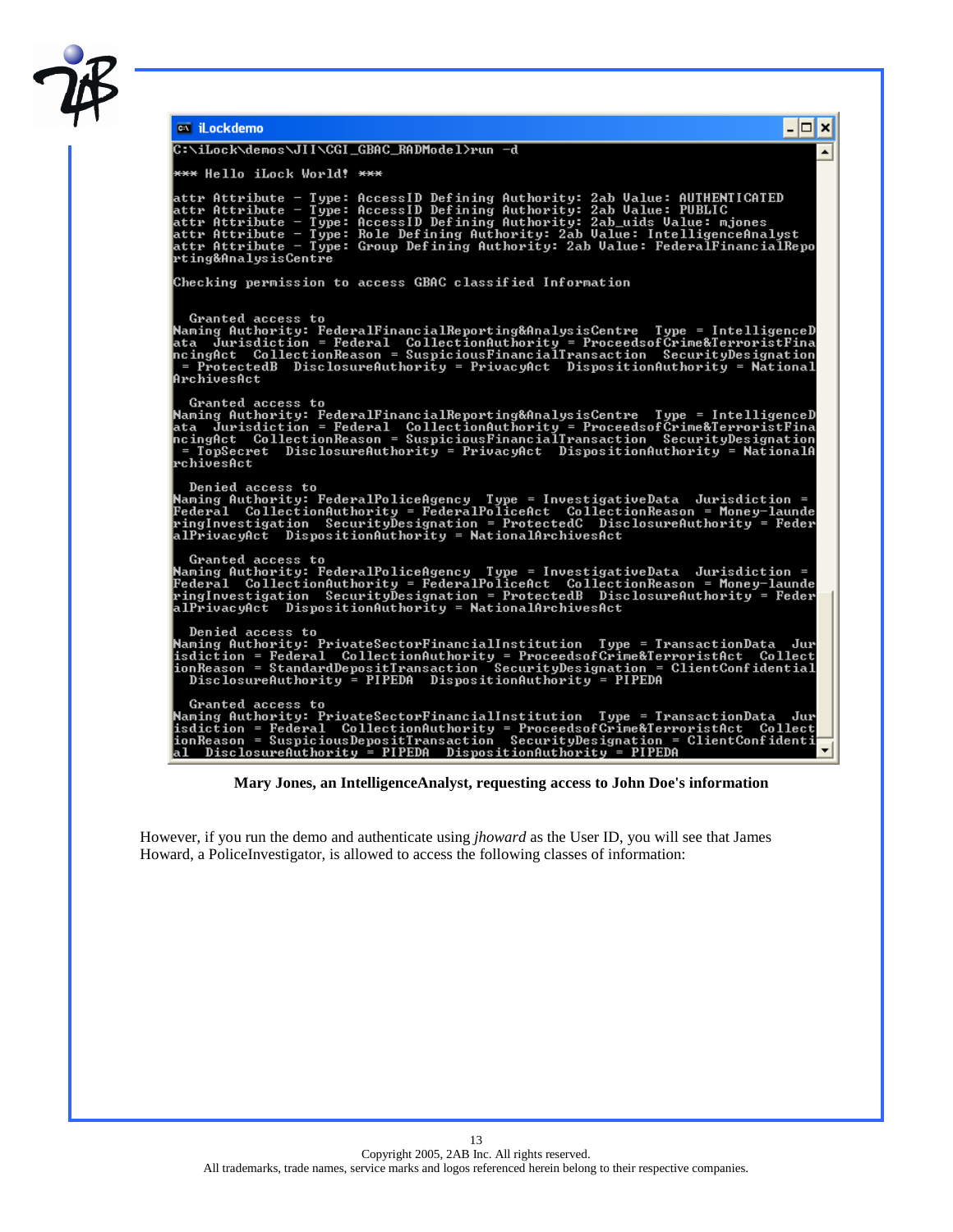

| <sup>ex</sup> iLockdemo                                                                                                                                                                                                                                                                                                                                                                                  | - 10 |
|----------------------------------------------------------------------------------------------------------------------------------------------------------------------------------------------------------------------------------------------------------------------------------------------------------------------------------------------------------------------------------------------------------|------|
| C:\iLock\demos\JII\CGI_GBAC_RADMode1>run -d                                                                                                                                                                                                                                                                                                                                                              |      |
| *** Hello iLock World! ***                                                                                                                                                                                                                                                                                                                                                                               |      |
| attr Attribute - Type: AccessID Defining Authority: 2ab Value: AUTHENTICATED<br>attr Attribute - Type: AccessID Defining Authority: 2ab Value: PUBLIC<br>attr Attribute - Type: AccessID Defining Authority: 2ab_uids Value: jhoward<br>attr Attribute - Type: Group Defining Authority: 2ab Value: FederalPoliceAgency<br>attr Attribute - Type: Role Defining Authority: 2ab Value: PoliceInvestigator |      |
| Checking permission to access GBAC classified Information                                                                                                                                                                                                                                                                                                                                                |      |
| Granted access to<br>Naming Authority: FederalFinancialReporting&AnalysisCentre Type = IntelligenceD<br>ata Jurisdiction = Federal CollectionAuthority = ProceedsofCrime&TerroristFina<br>ncingAct CollectionReason = SuspiciousFinancialTransaction SecurityDesignation<br>= ProtectedB DisclosureAuthority = PrivacyAct DispositionAuthority = National<br>ArchivesAct                                 |      |
| Denied access to<br>Naming Authority: FederalFinancialReporting&AnalysisCentre Type = IntelligenceD<br>ata Jurisdiction = Federal CollectionAuthority = ProceedsofĆrime&TerroristFina<br>ncingAct CollectionReason = SuspiciousFinancialTransaction SecurityDesignation<br>= TopSecret DisclosureAuthority = PrivacyAct DispositionAuthority = NationalA<br>rchivesAct                                   |      |
| Granted access to<br>Naming Authority: FederalPoliceAgency Type = InvestigativeData Jurisdiction =<br>Federal CollectionAuthority = FederalPoliceAct CollectionReason = Money-launde<br>ringInvestigation SecurityDesignation = ProtectedC DisclosureAuthority = Feder                                                                                                                                   |      |
| Granted access to<br>Maming Authority: FederalPoliceAgency _ Type = InvestigativeData =Jurisdiction =<br>Federal CollectionAuthority = FederalPoliceAct CollectionReason = Money-launde<br>ringInvestigation SecurityDesignation = ProtectedB DisclosureAuthority = Feder<br>alPrivacyAct DispositionAuthority = NationalArchivesAct                                                                     |      |
| Denied access to<br>Naming Authority: PrivateSectorFinancialInstitution Type = TransactionData Jur<br>isdiction = Federal CollectionAuthority = ProceedsofCrime&TerroristAct Collect<br>ionReason = StandardDepositTransaction <sup>-</sup> SecurityDesignation = ClientConfidential<br>DisclosureAuthority = PIPEDA DispositionAuthority = PIPEDA                                                       |      |
| Granted access to<br>Naming Authority: PrivateSectorFinancialInstitution   Type = TransactionData  Jur<br>al DisclosureAuthority = PIPEDA DispositionAuthority = PIPEDA<br> C:\iLock\demos\JII\CGIÉGBAC_RADMode1>`                                                                                                                                                                                       |      |

 **James Howard, a Police Investigator, requesting access to John Doe's information** 

All of the tools for creating and managing the access policy are provided by iLock. The iLock architecture supports dynamic policy updates that take effect immediately, so applications do not need to be restarted when access policies change. iLock also supports remote policy administration.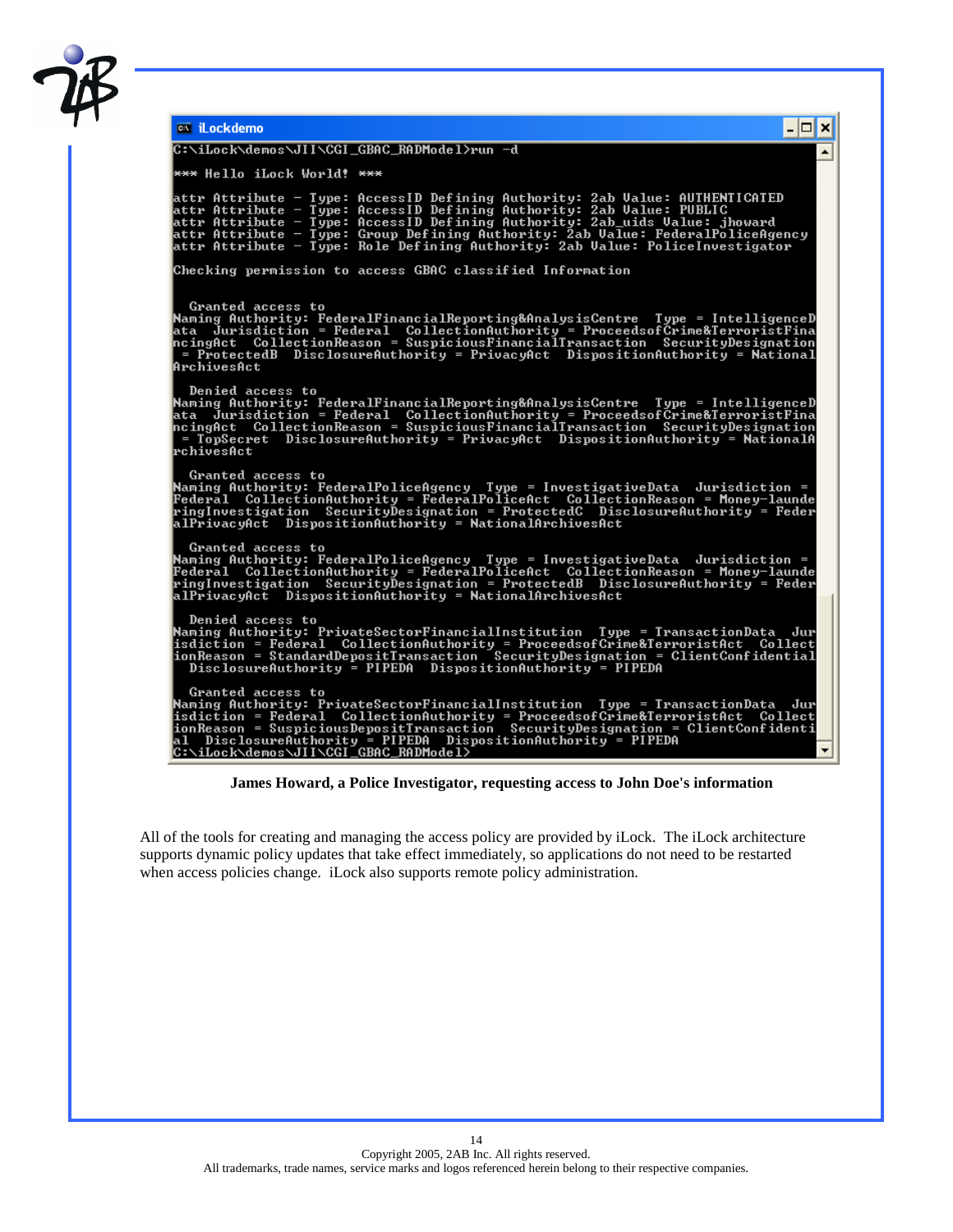

#### *Summary*

l.

The trend towards a service-oriented architectural approach to dealing with application-level security is evident in recent analyst reports. For example:

*META Group predicted in late 2003: "as businesses begin to put more focus on design for application securability and service oriented architecture, applicationspecific security mechanisms will migrate to infrastructure."* 

An OMG RAD-based model - supported in most of the iLock products - provides APIs that enable you to authenticate and easily integrate access control checks within your business applications. iLock supports a pluggable architecture that allows you to select your authentication technology based upon your requirements for authentication (userid password and/or certificates). It also allows you to leverage existing repositories you may have for users, groups and roles. Of course, you have the flexibility to support the sophisticated access policy required by legislation and your corporate policies for governance based access control.

Utilizing the RAD model, your business developers simply insert AccessManager calls (Software Guards) at the points in the software where sensitive resources are exposed. This Guard consults with the iLock Access Manager who evaluates the policy and advises the Guard on allowing access. The OMG RAD architecture enables many different policy models to be leveraged by a Java business application.



**RAD supports a service-oriented architecture for authentication and authorization** 

 **The SOA model is supported in jLock, c/Lock, orbLock and webLock!**